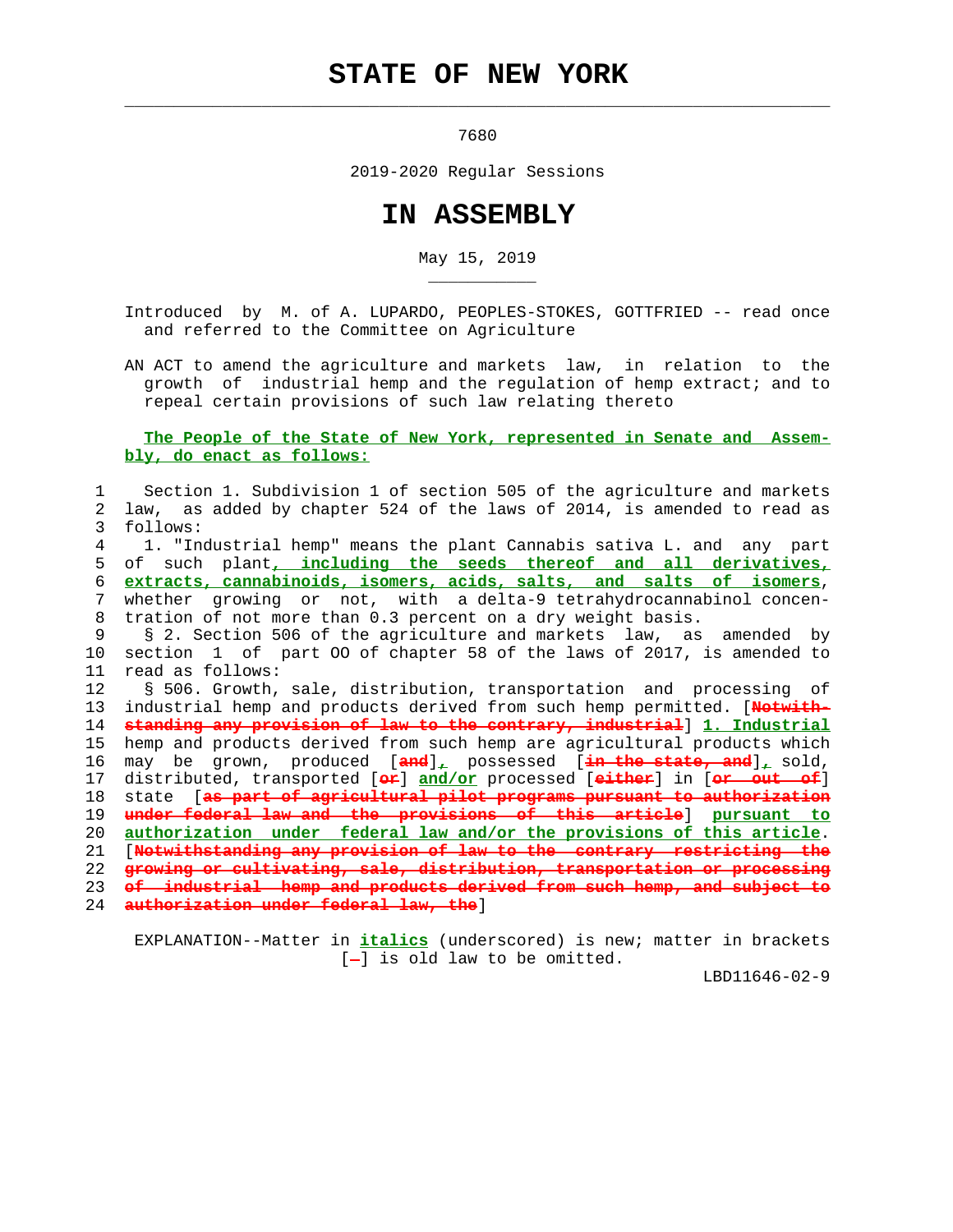**2. The** commissioner may authorize the growing or cultivating of indus- 2 trial hemp as part of agricultural pilot programs conducted by the 3 department and/or an institution of higher education to study the growth 4 and cultivation, sale, distribution, transportation and processing of 5 such hemp and products derived from such hemp provided that the sites 6 and programs used for growing or cultivating industrial hemp are certi- 7 fied by, and registered with, the department.

**3. Nothing in this section shall limit the jurisdiction of the depart** ment under any other article of this chapter.

 10 § 3. Section 507 of the agriculture and markets law is REPEALED and a 11 new section 507 is added to read as follows:

**§ 507. Licensing; fees. 1. No person shall grow, process, produce, distribute and/or sell industrial hemp or products derived from indus- trial hemp in the state unless (a) licensed biennially by the commis- sioner or (b) authorized by the commissioner as part of an agricultural research pilot program established under this article.**

**2. Application for a license to grow industrial hemp shall be made upon a form prescribed by the commissioner, accompanied by a per-acre license fee and a non-refundable application fee of five hundred dollars.**

**3. The applicant shall furnish evidence of his or her good character, experience and competency, that the applicant has adequate facilities, equipment, process controls, testing capability and security to grow hemp.**

**4. Growers who intend to cultivate hemp for cannabinoids shall be required to obtain licensure from the department pursuant to article twenty-nine-A of this chapter.**

**5. A renewal application shall be submitted to the commissioner at least sixty days prior to the commencement of the next license period.**

 30 § 4. Section 508 of the agriculture and markets law is REPEALED and a 31 new section 508 is added to read as follows:

**§ 508. Compliance action plan. If the commissioner determines, after notice and an opportunity for hearing, that a licensee has negligently violated a provision of and/or a regulation promulgated pursuant to this article, that licensee shall be required to comply with a corrective action plan established by the commissioner to correct the violation by a reasonable date and to periodically report to the commissioner with respect to the licensee's compliance with this article for a period of no less than the next two calendar years following the commencement date of the compliance action plan. The provisions of this section shall not be applicable to research partners conducting hemp research pursuant to a research partner agreement, the terms of which shall control.**

 43 § 5. Section 509 of the agriculture and markets law is REPEALED and a 44 new section 509 is added to read as follows:

**§ 509. Granting, suspending or revoking licenses. The commissioner may decline to grant a new license, may decline to renew a license, may suspend or revoke a license already granted after due notice and oppor- tunity for hearing whenever he or she finds that:**

**1. any statement contained in an application for an applicant or licensee is or was false or misleading;**

**2. the applicant or licensee does not have good character, the required experience and/or competency, adequate facilities, equipment, process controls, testing capability and/or security to produce hemp or**

**products derived from hemp;**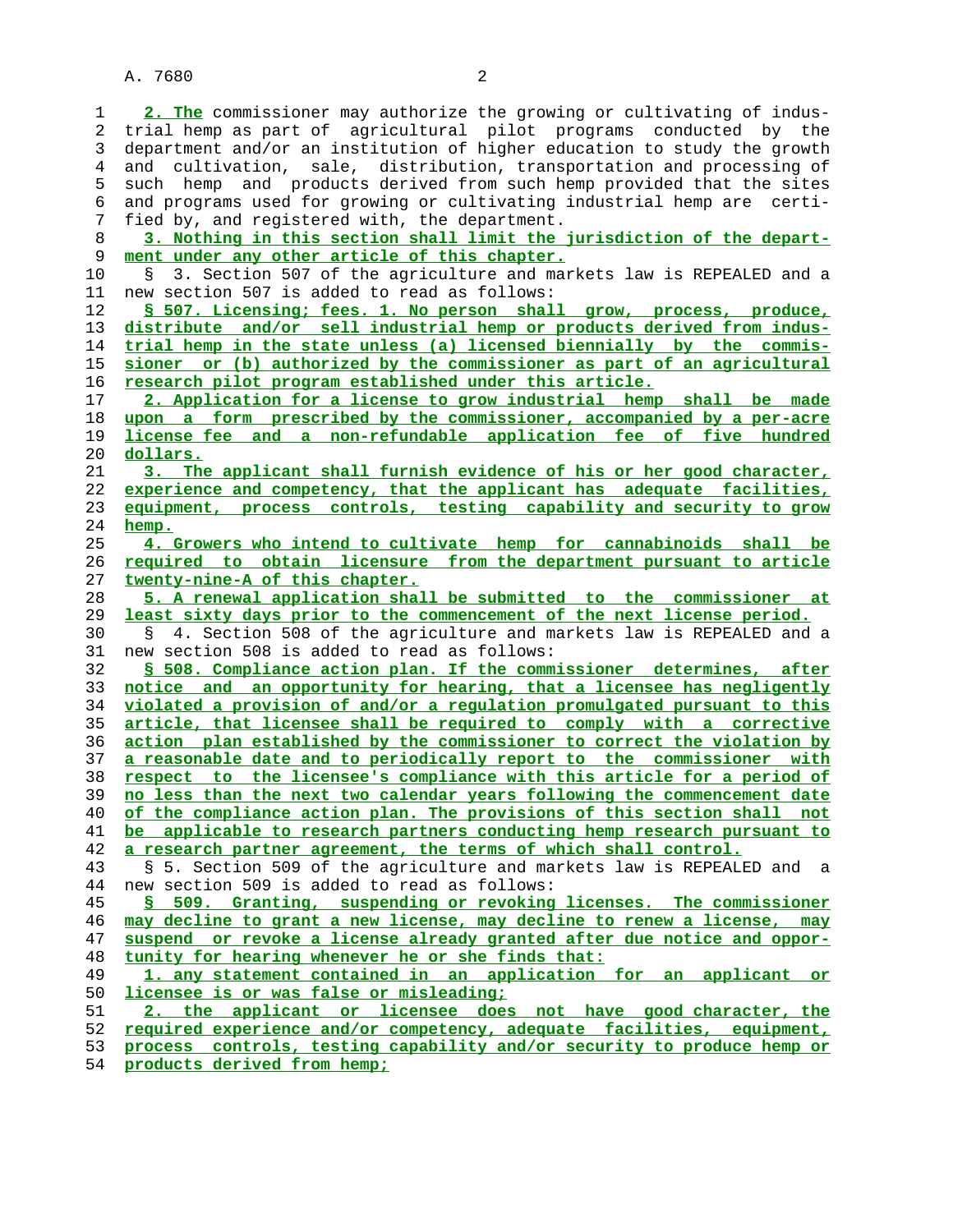| 1       | 3. the applicant or licensee has failed or refused to produce any                                                                               |
|---------|-------------------------------------------------------------------------------------------------------------------------------------------------|
| 2       | records or provide any information demanded by the commissioner reason-                                                                         |
| 3       | ably related to the administration and enforcement of this article; or                                                                          |
| 4<br>5  | 4. the applicant or licensee, or any officer, director, partner, hold-<br>er of ten percent of the voting stock, or any other person exercising |
| 6       | any position of management or control has failed to comply with any of                                                                          |
| 7<br>8  | the provisions of this article or rules and regulations promulgated<br>pursuant thereto.                                                        |
|         |                                                                                                                                                 |
| 9<br>10 | § 6. Section 510 of the agriculture and markets law is REPEALED and a<br>new section 510 is added to read as follows:                           |
| 11      | \$ 510. Requlations. The commissioner may develop regulations consist-                                                                          |
| 12      | ent with the provisions of this article for the growing and cultivation,                                                                        |
| 13      | sale, distribution, and transportation of industrial hemp grown in the                                                                          |
| 14      | state, including:                                                                                                                               |
| 15      | 1. the authorization or licensing of any person who may: acquire or                                                                             |
| 16      | possess industrial hemp plants or seeds; grow or cultivate industrial                                                                           |
| 17      | hemp plants; and/or sell, purchase, distribute, or transport such indus-                                                                        |
| 18      | trial hemp plants, plant parts, or seeds;                                                                                                       |
| 19      | 2. maintaining relevant information regarding land on which industrial                                                                          |
| 20      | hemp is produced within the state, including the legal description of                                                                           |
| 21      | the land, for a period of not less than three calendar years;                                                                                   |
| 22      | 3. the procedure for testing of industrial hemp produced in the state                                                                           |
| 23      | for delta-9-tetrahydrocannabinol levels, using post decarboxylation or                                                                          |
| 24      | other similarly reliable methods;                                                                                                               |
| 25      | 4. the procedure for effective disposal of industrial hemp plants or                                                                            |
| 26      | products derived from hemp that are produced in violation of this arti-                                                                         |
| 27      | <u>cle;</u>                                                                                                                                     |
| 28      | 5. a procedure for conducting at least a random sample of industrial                                                                            |
| 29      | hemp producers to verify that hemp is not produced in violation of this                                                                         |
| 30      | <u>article;</u>                                                                                                                                 |
| 31      | 6. any required security measures; and                                                                                                          |
| 32      | 7. such other and further regulation as the commissioner deems appro-                                                                           |
| 33      | priate or necessary.                                                                                                                            |
| 34      | § 7. Section 511 of the agriculture and markets law is REPEALED and a                                                                           |
| 35      | new section 511 is added to read as follows:                                                                                                    |
| 36      | § 511. Prohibitions. Except as authorized by state law, and requ-                                                                               |
| 37      | lations promulgated thereunder, the growth, cultivation, processing,                                                                            |
| 38      | sale, and/or distribution of industrial hemp is prohibited.                                                                                     |
| 39      | § 8. Section 512 of the agriculture and markets law is REPEALED and a                                                                           |
| 40      | new section 512 is added to read as follows:                                                                                                    |
| 41      | § 512. Industrial hemp data collection and best farming practices.                                                                              |
| 42      | The commissioner shall have the power to collect and publish data and                                                                           |
| 43      | research concerning, among other things, the growth, cultivation,                                                                               |
| 44      | production and processing methods of industrial hemp and products                                                                               |
| 45      | derived from industrial hemp and work with the Cornell cooperative                                                                              |
| 46      | extension to promote best farming practices for industrial hemp which                                                                           |
| 47      | are compatible with state water quality and other environmental objec-                                                                          |
| 48      | tives.                                                                                                                                          |
| 49      | § 9. Sections 513 and 514 of the agriculture and markets law are                                                                                |
| 50      | REPEALED and two new sections 513 and 514 are added to read as follows:                                                                         |
| 51      | § 513. Access to criminal history information through the division of                                                                           |
| 52      | criminal justice services. In connection with the administration of                                                                             |
| 53      | this article, the commissioner is authorized to request, receive and                                                                            |
| 54      | review criminal history information through the division of criminal                                                                            |
| 55      | justice services (division) with respect to any person seeking a license                                                                        |
| 56      | or authorization to undertake a hemp pilot project. At the commission-                                                                          |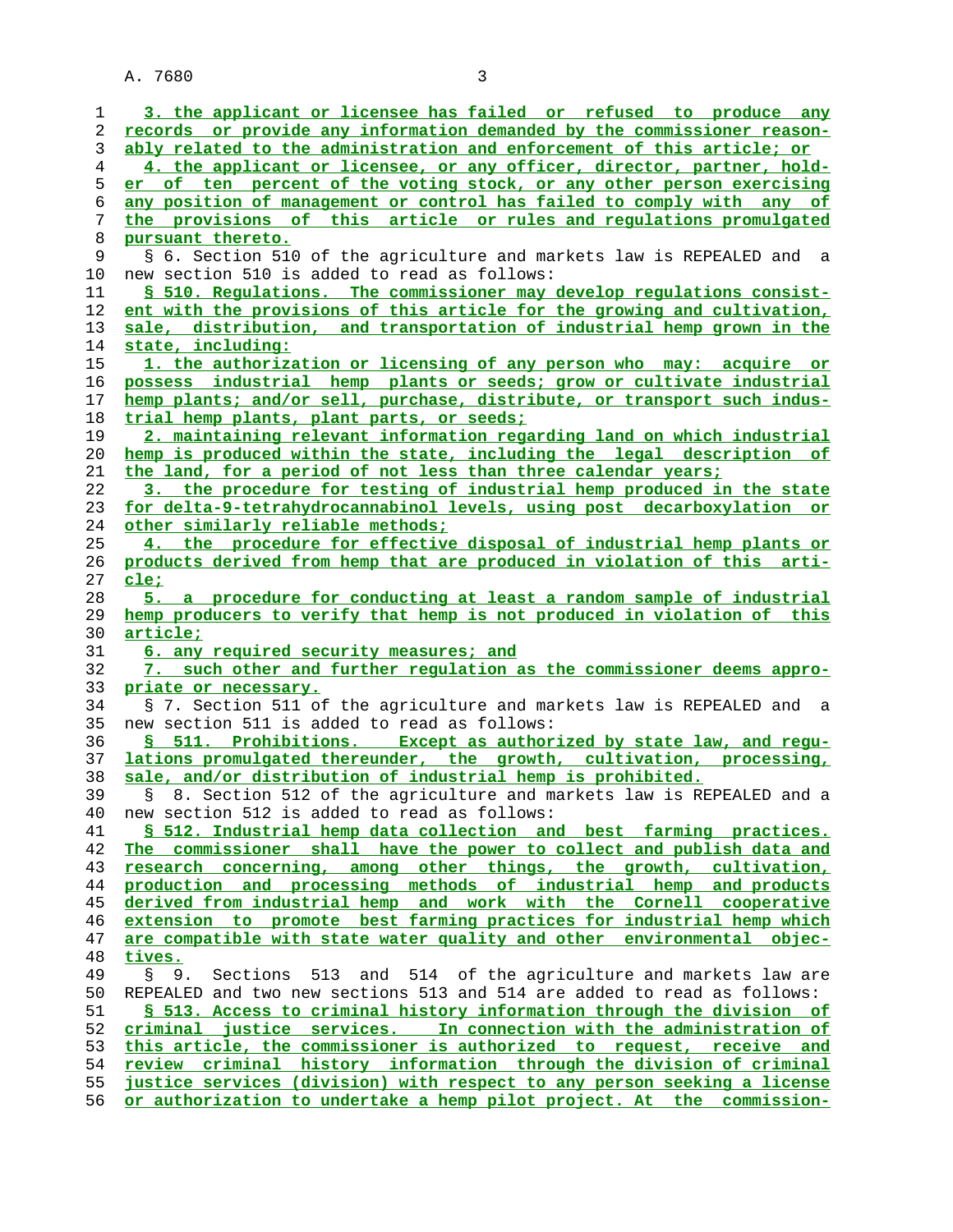**er's request, each researcher, principal and/or officer of the applicant shall submit to the department his or her fingerprints in such form and in such manner as specified by the division, for the purpose of conduct- ing a criminal history search and returning a report thereon in accord- ance with the procedures and requirements established by the division pursuant to the provisions of article thirty-five of the executive law, which shall include the payment of the prescribed processing fees for the cost of the division's full search and retain procedures and a national criminal history record check. The commissioner, or his or her designee, shall submit such fingerprints and the processing fee to the division. The division shall forward to the commissioner a report with respect to the applicant's previous criminal history, if any, or a statement that the applicant has no previous criminal history according to its files. Fingerprints submitted to the division of criminal justice services pursuant to this section may also be submitted to the federal bureau of investigation for a national criminal history record check. If additional copies of fingerprints are required, the applicant shall furnish them upon request. § 514. Aids to enforcement. 1. The commissioner shall have full access**

**to all premises, buildings, factories, farms, vehicles, cars, boats, airplanes, vessels, containers, packages, barrels, boxes, and/or cans for the purpose of enforcing the provisions of this article. The commis- sioner may, at such locations, examine industrial hemp and hemp products and may open any package and/or container reasonably believed to contain industrial hemp or hemp products, to determine whether such industrial hemp or hemp products follow applicable law or regulation.**

**2. A search warrant shall be issued by any court to which application is made therefor, whenever it shall be made to appear to such court that a licensee has: refused to permit any industrial hemp to be inspected or samples taken therefrom; refused to permit access to any premises, or place where licensed activities are conducted; and/or refused or prevented access thereto by any inspector of the department and that such inspector has reasonable grounds to believe that such person has any industrial hemp in his or her possession, or under his or her control and/or is in violation of the provisions or regulations of this article. In such a case, a warrant shall be issued in the name of the people, directed to a police officer, commanding him or her to: (a) search any place of business, factory, building, premises, or farm where licensed activities have occurred and any vehicle, boat, vessel, container, package, barrel, box, tub or can, containing, or believed to contain industrial hemp in the possession or under the control of any person who shall refuse to allow access to such hemp for inspection or sampling, (b) permit the inspection and sampling of any industrial hemp found in the execution of the warrant, as the officer applying for the search warrant shall designate when the same is found, by an inspector or a department official authorized by the commissioner or by this chap- ter, and/or (c) permit access to any place where access is refused or prevented, and to allow and enable a department inspector or other department official to conduct an inspection of the place. The provisions of article six hundred ninety of the criminal procedure law shall apply to such warrant as far as applicable thereto. The officer to whom the warrant is delivered shall make a return in writing of his or her proceedings thereunto to the court which issued the same. 3. The commissioner may quarantine industrial hemp when he or she has**

**reason to believe that such commodity does not meet the definition ther- eof, set forth in subdivision one of section five hundred five of this**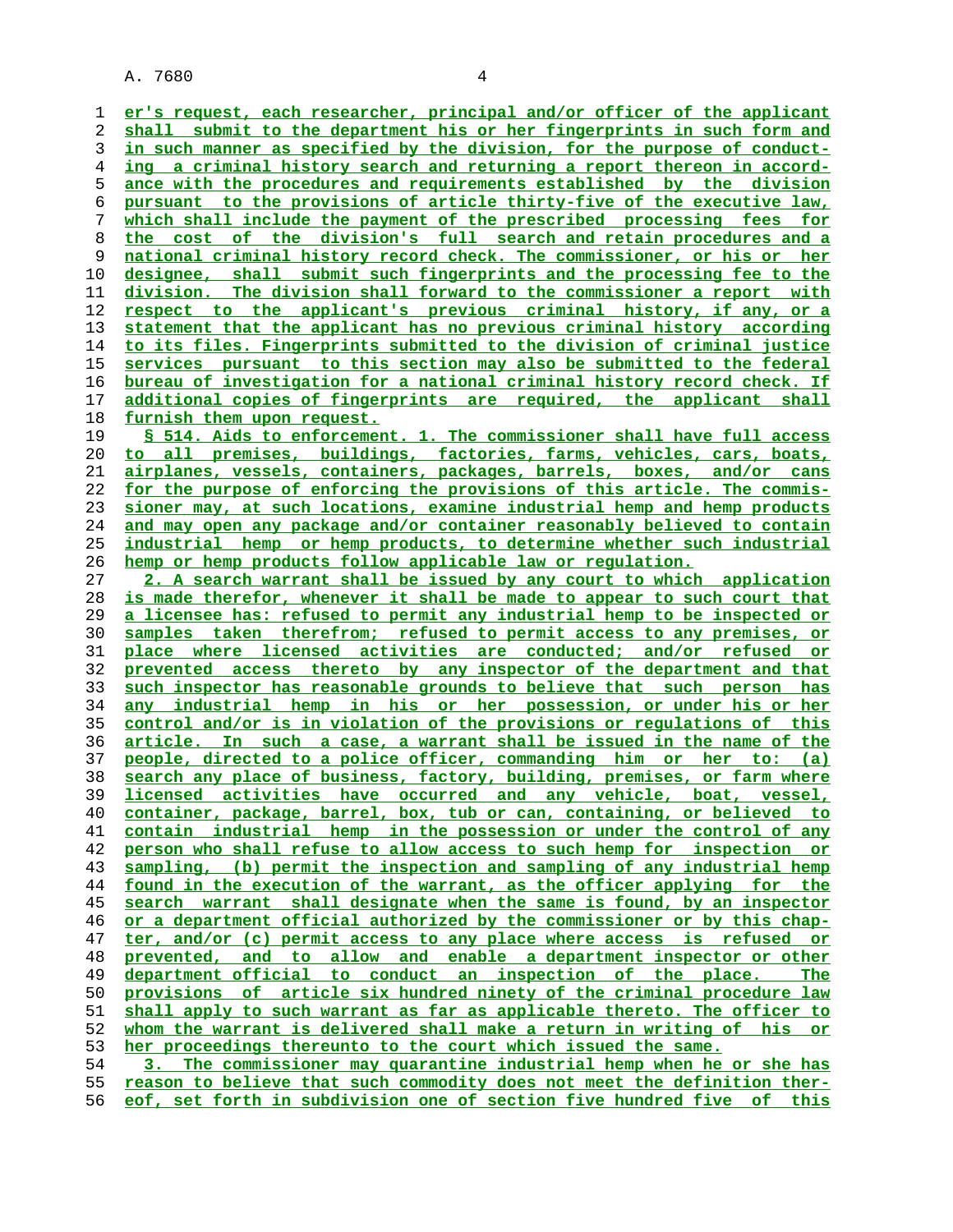**article, or is otherwise in violation of or does not meet a standard set forth in, applicable law or regulation. The quarantine may by the issu- ance of an order directing the owner or custodian of industrial hemp not to distribute, dispose of, or move that commodity without the written permission of the commissioner. The commissioner may also quarantine a product by placing a tag or other appropriate marking thereon or adja- cent thereto that provides and requires that such product must not be distributed, disposed of, or moved without his or her written permis- sion, or may quarantine a product by otherwise informing the owner or custodian thereof that such condition must be complied with.**

**4. The commissioner may seize industrial hemp by taking physical possession of industrial hemp when he or she has substantial evidence to believe that such commodity does not meet the definition thereof, set forth in subdivision one of section five hundred five of this article, or is otherwise in violation of, or does not meet a standard set forth in, applicable law or regulation.**

**5. Subsequent to quarantining or seizing industrial hemp, as author- ized in subdivisions three and four of this section, the commissioner shall promptly give the owner or custodian thereof an opportunity to be heard to show cause why such industrial hemp should not be ordered destroyed. The commissioner shall, thereafter, consider all the relevant evidence and information presented and shall make a determination wheth- er such industrial hemp should be ordered to be destroyed; that determi- nation may be reviewed as provided for in article seventy-eight of the civil practice law and rules.**

 26 § 10. The agriculture and markets law is amended by adding a new arti- 27 cle 29-A to read as follows:

| 28 | <b>ARTICLE 29-A</b>                                            |
|----|----------------------------------------------------------------|
| 29 | REGULATION OF HEMP EXTRACT                                     |
| 30 | Section 520. Definitions.                                      |
| 31 | 521. Rulemaking authority.                                     |
| 32 | 522. Cannabinoid related hemp extract licensing.               |
| 33 | 523. Cannabinoid grower licenses.                              |
| 34 | 524. Cannabinoid manufacturer license.                         |
| 35 | 525. Cannabinoid extractor license.                            |
| 36 | 526. Cannabinoid license applications.                         |
| 37 | 527. Information to be requested in applications for licenses. |
| 38 | 528. Fees.                                                     |
| 39 | 529. Selection criteria.                                       |
| 40 | 530. Limitations of licensure; duration.                       |
| 41 | 531. License renewal.                                          |
| 42 | 532. Form of license.                                          |
| 43 | 533. Amendments to license and duty to update information      |
| 44 | submitted for licensing.                                       |
| 45 | 534. Record keeping and tracking.                              |
| 46 | 535. Inspections and ongoing requirements.                     |
| 47 | 536. Packaging and labeling of hemp extract.                   |
| 48 | 537. Provisions governing the growing, manufacturing<br>and    |
| 49 | extracting of hemp extract.                                    |
| 50 | 538. Laboratory testing.                                       |
| 51 | 539. Advertising.                                              |
| 52 | 540. Research.                                                 |
| 53 | 541. Regulations.                                              |
| 54 | 542. Cannabinoid permit.                                       |
| 55 | 543. New York hemp product.                                    |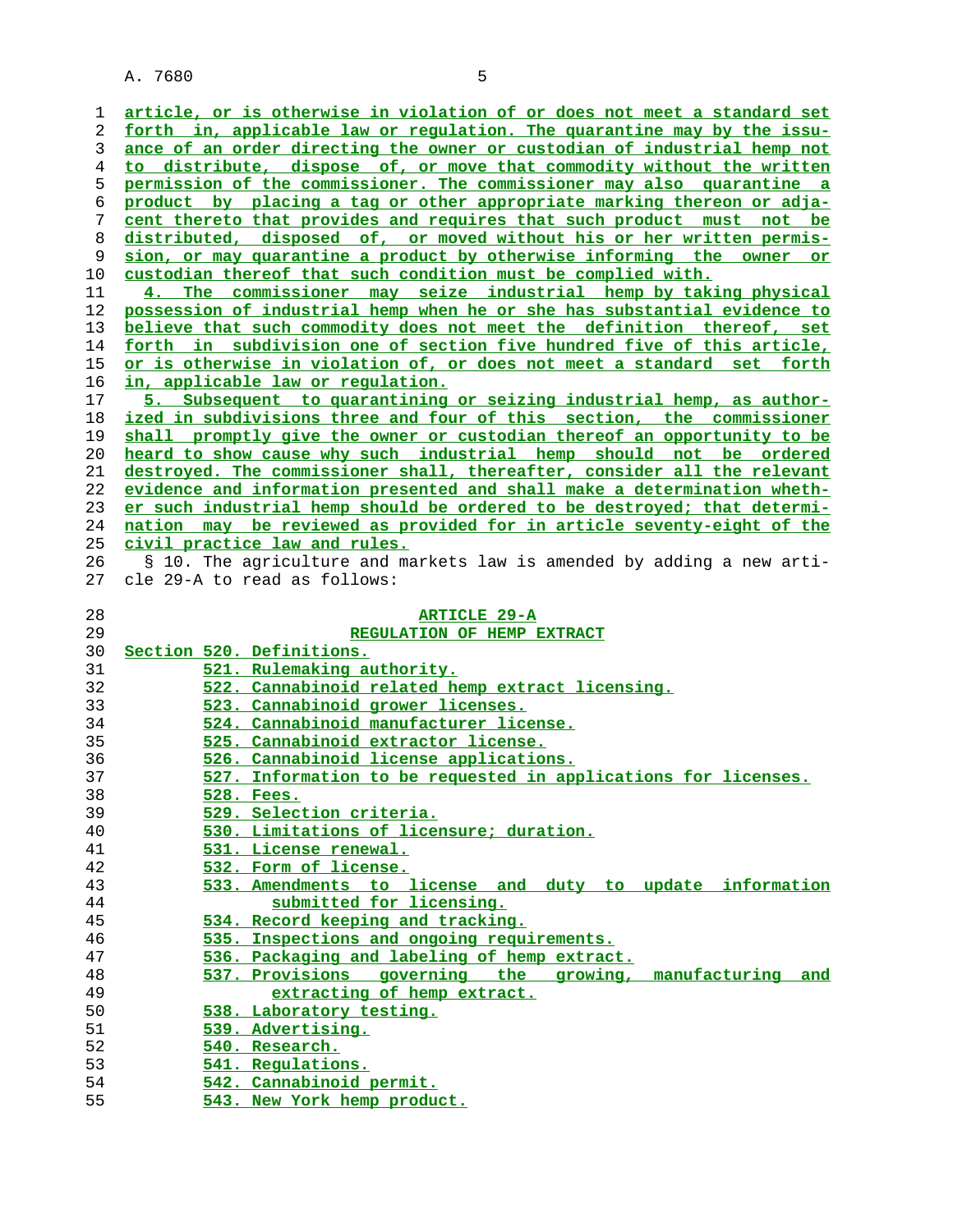| 1        | 544. Penalties and violations of this article.                                                                                          |
|----------|-----------------------------------------------------------------------------------------------------------------------------------------|
| 2        | 545. Hemp workgroup.                                                                                                                    |
| 3        | S 520. Definitions. Wherever used in this article unless otherwise                                                                      |
| 4        | expressly stated or unless the context or subject matter requires a                                                                     |
| 5        | different meaning, the following terms shall have the representative                                                                    |
| 6        | meanings hereinafter set forth or indicated:                                                                                            |
| 7        | 1. "Applicant" means a for-profit entity or not-for-profit corporation                                                                  |
| 8        | and includes board members who submit an application to become a licen-                                                                 |
| 9        | <u>see.</u>                                                                                                                             |
| 10       | 2. "Hemp extract" means the plant Cannabis sativa L. and any part of                                                                    |
| 11       | such plant, including the seeds thereof and all derivatives, extracts,                                                                  |
| 12       | cannabinoids, isomers, acids, salts, and salts of isomers, whether grow-                                                                |
| 13       | ing or not, with a delta-9-tetrahydrocannabinol concentration of not                                                                    |
| 14       | more than an amount determined by the department in regulation, used or                                                                 |
| 15       | intended for human or animal consumption or use for its cannabinoid                                                                     |
| 16       | content, as determined by the commissioner in requlation. Hemp extract                                                                  |
| 17       | excludes industrial hemp used or intended exclusively for an industrial                                                                 |
| 18       | purpose and those food and/or food ingredients that are generally recog-                                                                |
| 19       | nized as safe by the department, and shall not be requlated as hemp                                                                     |
| 20       | extract within the meaning of this article.                                                                                             |
| 21       | 3. "Cannabinoid grower" means a person licensed by the department, and                                                                  |
| 22       | in compliance with article twenty-nine of this chapter, to acquire,                                                                     |
| 23       | possess, cultivate, and sell hemp extract for its cannabinoid content.                                                                  |
| 24       | 4. "Cannabinoid manufacturer" means a person licensed by the depart-                                                                    |
| 25       | ment to acquire, possess, and manufacture hemp extract from licensed                                                                    |
| 26       | cannabinoid growers or cannabinoid extractors for the manufacture and                                                                   |
| 27       | sale of hemp extract products marketed for cannabinoid content and used                                                                 |
| 28       | or intended for human or animal consumption or use.                                                                                     |
| 29       | 5. "Cannabinoid extractor" means a person licensed by the department                                                                    |
| 30       | to acquire, possess, extract and manufacture hemp extract from licensed                                                                 |
| 31       | cannabinoid growers for the manufacture and sale of hemp extract                                                                        |
| 32       | products marketed for cannabinoid content and used or intended for human                                                                |
| 33       | or animal consumption or use.                                                                                                           |
| 34       | 6. "License" means a license issued pursuant to this article.                                                                           |
| 35       | 7. "Industrial hemp" means the plant Cannabis sativa L. and any part                                                                    |
| 36       | of such plant, including the seeds thereof and all derivatives,                                                                         |
| 37       | extracts, cannabinoids, isomers, acids, salts, and salts of isomers,                                                                    |
| 38       | whether growing or not, with a delta-9-tetrahydrocannabinol concen-                                                                     |
| 39       | tration of not more than 0.3 percent on a dry weight basis.<br>§ 521. Rulemaking authority. 1. The department shall perform such        |
| 40       |                                                                                                                                         |
| 41<br>42 | acts, prescribe such forms and propose such rules, requlations and<br>orders as it may deem necessary or proper to fully effectuate the |
| 43       | provisions of this article.                                                                                                             |
| 44       | 2. The department shall have the power to promulgate any and all                                                                        |
| 45       | necessary rules and regulations governing the production, processing,                                                                   |
| 46       | transportation, distribution, and sale of hemp extract, including but                                                                   |
| 47       | not limited to the licensing of cannabinoid growers, manufacturers,                                                                     |
| 48       | extractors and retailers, including, but not limited to:                                                                                |
| 49       | (a) prescribing forms and establishing application, reinstatement, and                                                                  |
| 50       | renewal fees;                                                                                                                           |
| 51       | (b) the qualifications and selection criteria for licensing, or                                                                         |
| 52       | permitting;                                                                                                                             |
| 53       | (c) limitations on the number of licenses to be awarded;                                                                                |
| 54       | (d) the books and records to be created and maintained by licensees,                                                                    |
| 55       | and permittees, including the reports to be made thereon to the depart-                                                                 |
| 56       | ment, and inspection of any and all books and records maintained by any                                                                 |
|          |                                                                                                                                         |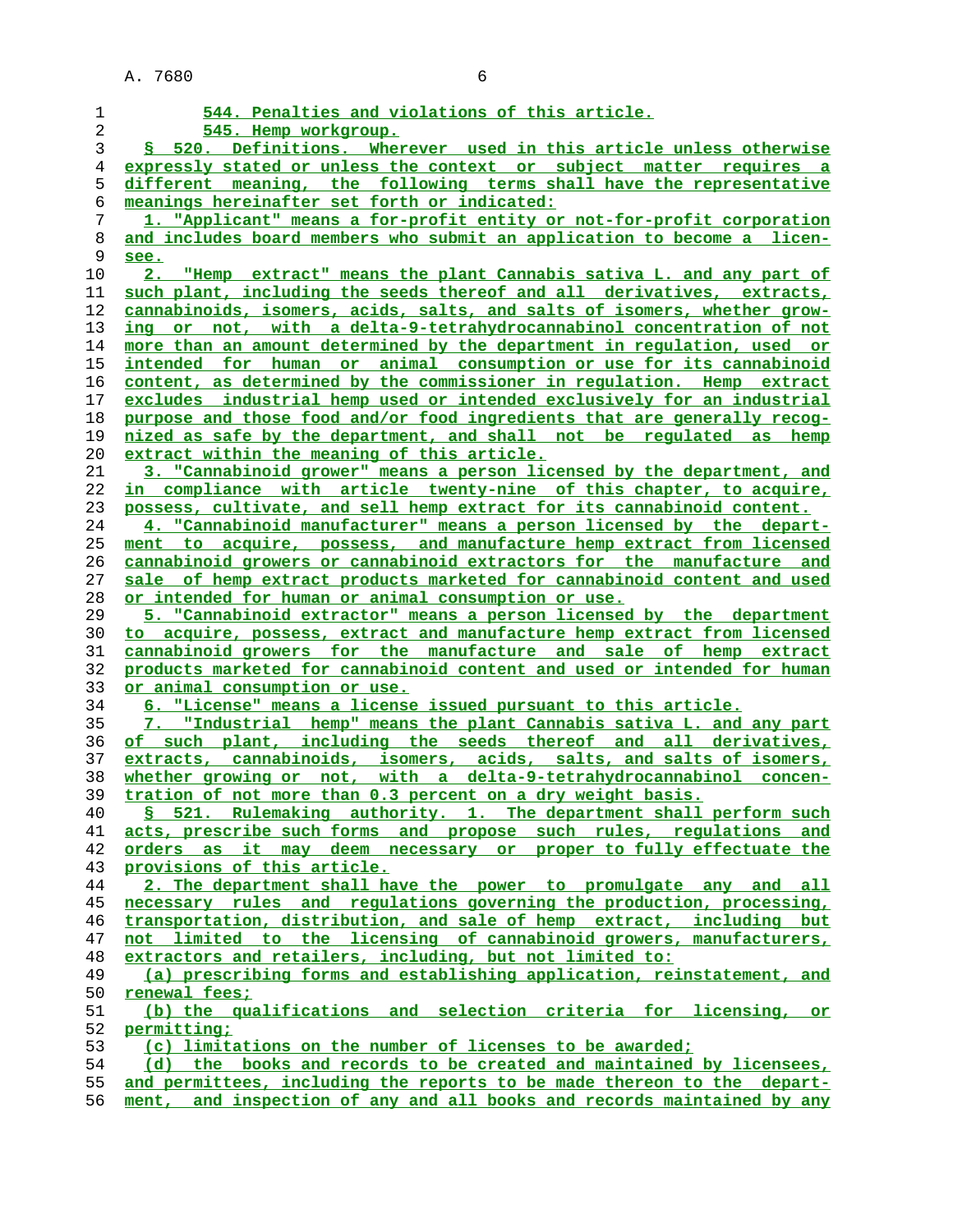| 1        | licensee, or permittee, and on the premises of any licensee or permit-                                                                              |
|----------|-----------------------------------------------------------------------------------------------------------------------------------------------------|
| 2        | tee;                                                                                                                                                |
| 3        | (e)<br>methods of producing, processing, and packaging hemp extract;                                                                                |
| 4        | conditions of sanitation, and standards of ingredients, quality, and                                                                                |
| 5        | identity of hemp extract products cultivated, processed, packaged, or                                                                               |
| 6        | sold by licensees; and                                                                                                                              |
| 7        | (f) hearing procedures and additional causes for cancellation, revoca-                                                                              |
| 8        | tion, and/or civil penalties against any person licensed, or permitted                                                                              |
| 9        | by the department.                                                                                                                                  |
| 10       | 3. The department, in consultation with the department of environ-                                                                                  |
| 11       | mental conservation, shall promulgate necessary rules and regulations                                                                               |
| 12       | governing the safe production of hemp extract, including environmental                                                                              |
| 13       | and energy standards and restrictions on the use of pesticides.                                                                                     |
| 14       | § 522. Cannabinoid related hemp extract licensing. 1. Persons grow-                                                                                 |
| 15       | ing, processing, extracting, and/or manufacturing hemp extract or                                                                                   |
| 16       | producing hemp extract products distributed, sold or marketed for canna-                                                                            |
| 17       | binoid content and used or intended for human or animal consumption or                                                                              |
| 18       | use, shall be required to obtain the following license or licenses from                                                                             |
| 19       | the department, depending upon the operation:                                                                                                       |
| 20       | (a) cannabinoid grower license;                                                                                                                     |
| 21       | (b) cannabinoid manufacturer license;                                                                                                               |
| 22       | (c) cannabinoid extractor license.                                                                                                                  |
| 23       | 2. Notwithstanding subdivision one of this section, those persons                                                                                   |
| 24       | growing, processing or manufacturing food or food ingredients from                                                                                  |
| 25       | industrial hemp, which food or food ingredients are generally recognized                                                                            |
| 26       | as safe, shall be subject to requlation and/or licensing by the depart-                                                                             |
| 27       | ment.                                                                                                                                               |
| 28       | § 523. Cannabinoid grower licenses. 1. A cannabinoid grower's license                                                                               |
| 29       | authorizes the acquisition, possession, cultivation and sale of hemp                                                                                |
| 30       | extract grown or used for its cannabinoid content on the licensed prem-                                                                             |
| 31<br>32 | ises of the grower.                                                                                                                                 |
|          | <u>2. A person holding a cannabinoid grower's license shall not sell hemp</u><br>extract products marketed, distributed or sold for its cannabinoid |
| 33<br>34 | content and intended for human consumption or use without also being                                                                                |
| 35       | <u>licensed as a manufacturer or extractor pursuant to this article.</u>                                                                            |
| 36       | 3. Persons growing industrial hemp pursuant to article twenty-nine of                                                                               |
| 37       | this chapter are not authorized to and shall not sell hemp extract for                                                                              |
| 38       | human or animal consumption or use, other than as food or a food ingre-                                                                             |
| 39       | dient that has been generally recognized as safe in accordance with the                                                                             |
| 40       | department or determined by the state to be safe for human consumption                                                                              |
| 41       | as food or a food ingredient.                                                                                                                       |
| 42       | 4. A person authorized under article twenty-nine of this chapter as an                                                                              |
| 43       | industrial hemp grower shall apply for a cannabinoid grower license                                                                                 |
| 44       | provided it can demonstrate to the department that its cultivation of                                                                               |
| 45       | industrial hemp meets all the requirements for hemp extract cultivated                                                                              |
| 46       | under a cannabinoid grower license.                                                                                                                 |
| 47       | § 524. Cannabinoid manufacturer license. 1. A cannabinoid manufacturer                                                                              |
| 48       | license authorizes the licensee's acquisition, possession, and manufac-                                                                             |
| 49       | ture of hemp extract from a licensed cannabinoid grower or cannabinoid                                                                              |
| 50       | extractor for the processing of hemp extract or the production of hemp                                                                              |
| 51       | extract products marketed, distributed or sold for cannabinoid content                                                                              |
| 52       | and used or intended for human or animal consumption or use.                                                                                        |
| 53       | 2. Notwithstanding subdivision one of this section, nothing shall                                                                                   |
| 54       | prevent a cannabinoid manufacturer from manufacturing industrial hemp                                                                               |
| 55       | products not used or intended for human or animal consumption or use.                                                                               |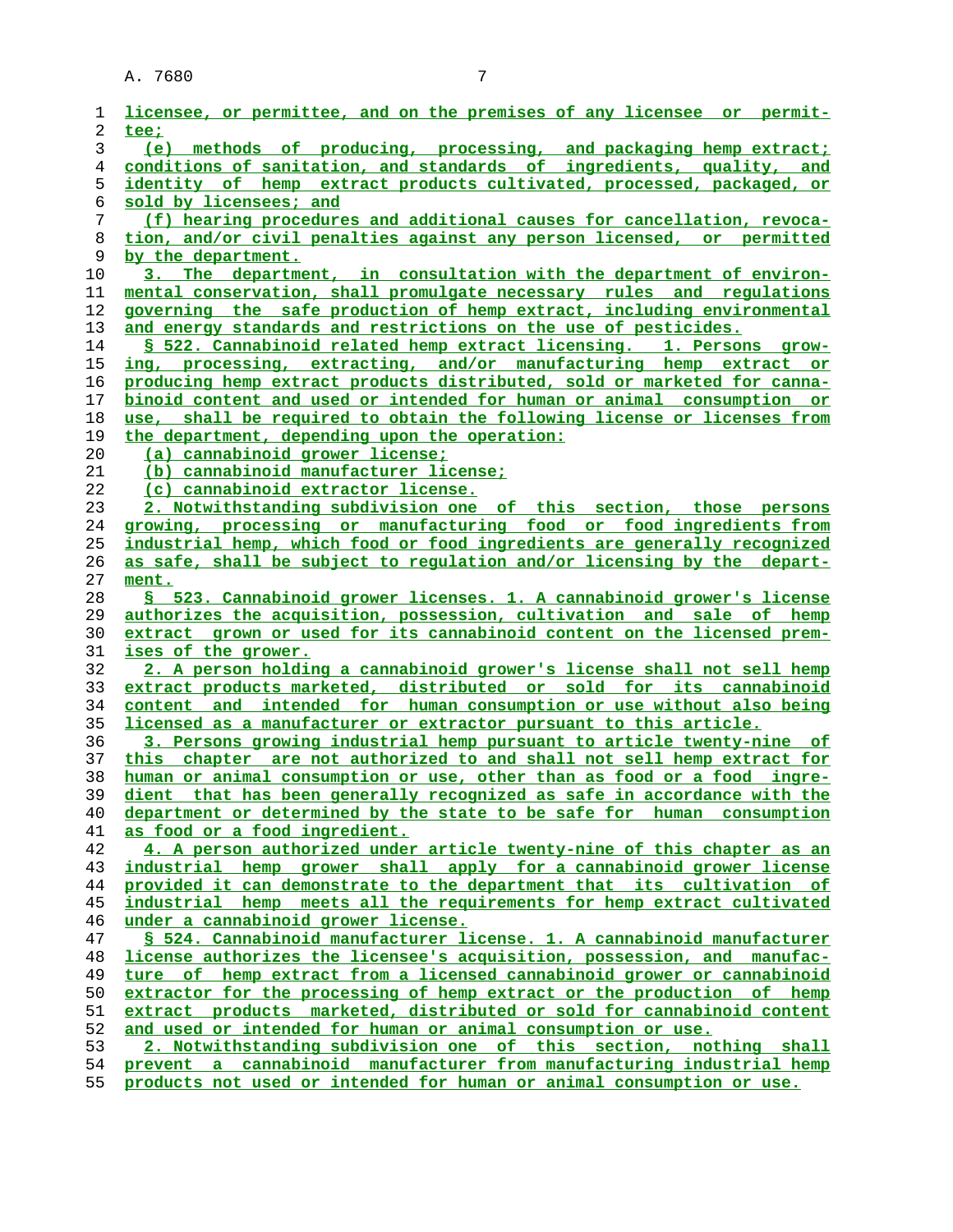**§ 525. Cannabinoid extractor license. 1. A cannabinoid extractor license authorizes the licensee's acquisition, possession, extraction and manufacture of hemp extract from a licensed cannabinoid grower for the processing of hemp extract or the production of hemp extract products marketed, distributed or sold for cannabinoid content and used or intended for human or animal consumption or use. 2. No cannabinoid extractor licensee shall engage in any other busi- ness on the licensed premises; except that nothing contained in this article shall prevent a cannabinoid extractor licensee from also being licensed as a cannabinoid grower on the same premises. 3. Notwithstanding subdivisions one and two of this section, nothing shall prevent a cannabinoid extractor from manufacturing industrial hemp products not used or intended for human or animal consumption or use. 4. A person authorized under article twenty-nine of this chapter as an industrial hemp processor shall qualify for a cannabinoid extractor license provided it can demonstrate to the department that its extraction of industrial hemp meets all the requirements for hemp extract under a cannabinoid extractor license. § 526. Cannabinoid license applications. 1. Persons shall apply for a cannabinoid grower license, cannabinoid manufacturer license and/or a cannabinoid extractor license by submitting an application upon a form supplied by the department, providing all the requested information, verified by the applicant or an authorized representative of the appli- cant. 2. A separate license shall be required for each facility at which growing, manufacturing and/or extracting is conducted. 3. Each applicant shall remit with its application the fee for each requested license. § 527. Information to be requested in applications for licenses. 1. The department shall have the authority to prescribe the manner and form in which an application must be submitted to the department for licen- sure under this article. 2. The commissioner is authorized to adopt regulations, including by emergency rule, establishing information which must be included on an application for licensure under this article. Such information may include, but is not limited to: information about the applicant's iden- tity, including racial and ethnic diversity; ownership and investment information, including the corporate structure; evidence of good moral character, including the submission of fingerprints by the applicant to the division of criminal justice services; information about the prem- ises to be licensed; financial statements; and any other information prescribed in regulation. 3. All license applications shall be signed by the applicant (if an individual), by a managing partner (if a limited liability corporation), by an officer (if a corporation), or by all partners (if a partnership). Each person signing such application shall verify it as true under the penalties of perjury. 4. All license or permit applications shall be accompanied by a check, draft or other forms of payment as the department may require or author- ize in the amount required by this article for such license or permit. 5. If there be any change, after the filing of the application or the granting of a license, in any of the facts required to be set forth in such application, a supplemental statement giving notice of such change, cost and source of money involved in the change, duly verified, shall be**

**filed with the department within ten days after such change. Failure to**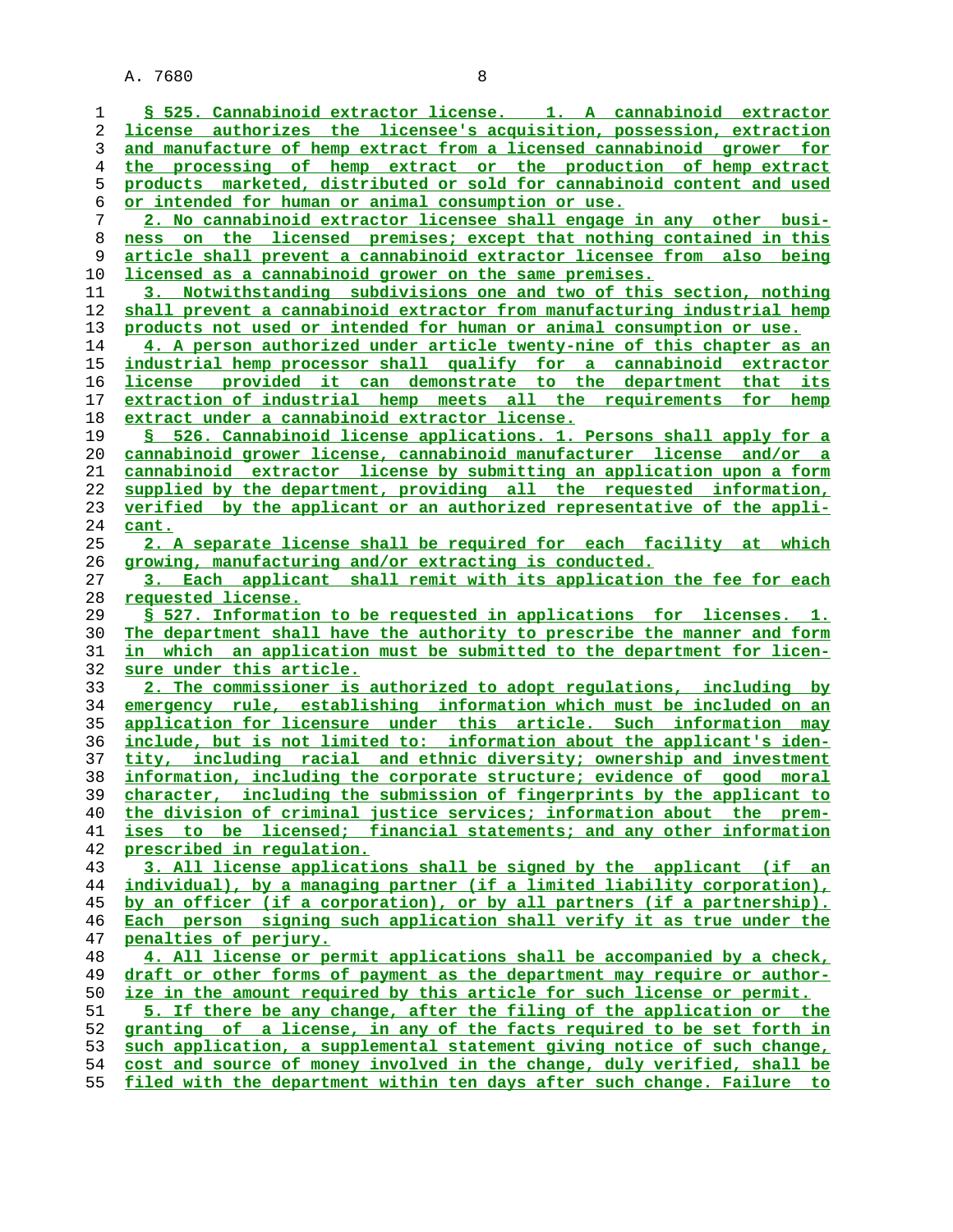| 1  | do so shall, if willful and deliberate, be cause for revocation of the   |
|----|--------------------------------------------------------------------------|
| 2  | license.                                                                 |
| 3  | 6. In giving any notice, or taking any action in reference to a licen-   |
| 4  | see of a licensed premises, the department may rely upon the information |
| 5  | furnished in such application and in any supplemental statement          |
| 6  | connected therewith, and such information may be presumed to be correct, |
| 7  | and shall be binding upon a licensee or licensed premises as if correct. |
| 8  | All information required to be furnished in such application or supple-  |
| 9  | mental statements shall be deemed material in any prosecution for perju- |
| 10 | ry, any proceeding to revoke, cancel or suspend any license, and in the  |
| 11 | department's determination to approve or deny the license.               |
| 12 | 7. The department may, in its discretion, waive the submission of any    |
| 13 | category of information described in this section for any category of    |
| 14 | license or permit, provided that it shall not be permitted to waive the  |
| 15 | requirement for submission of any such category of information solely    |
| 16 | for an individual applicant or applicants.                               |
| 17 | § 528. Fees. The department shall have the authority to charge licen-    |
|    | sees a biennial license fee. Such fee may be based on the amount of hemp |
| 18 |                                                                          |
| 19 | extract to be grown, processed, manufactured or extracted by the licen-  |
| 20 | see, the gross annual receipts of the licensee for the previous license  |
| 21 | period, or any other factors deemed appropriate by the department.       |
| 22 | § 529. Selection criteria. 1. An applicant shall furnish evidence:       |
| 23 | (a) its ability to effectively maintain a delta-9-tetrahydrocannabinol   |
| 24 | concentration that does not exceed a percentage of delta-9-tetrahydro-   |
| 25 | cannabinol cannabis set by the commissioner on a dry weight basis of     |
| 26 | combined leaves and flowers of the plant of the genus cannabis, or per   |
| 27 | volume or weight of cannabis product, or the combined percent of delta-  |
| 28 | 9-tetrahydrocannabinol and tetrahydrocannabinolic acid in combined       |
| 29 | leaves and flowers of the plant of the genus cannabis regardless of      |
| 30 | moisture content, for all hemp extract and hemp derived products culti-  |
| 31 | vated, processed, manufactured or extracted by the applicant;            |
| 32 | (b) its ability to comply with all applicable state laws and requ-       |
| 33 | lations;                                                                 |
| 34 | (c) that the applicant is ready, willing and able to properly carry on   |
| 35 | the activities for which a license is sought; and                        |
| 36 | (d) that the applicant is in possession of or has the right to use       |
| 37 | land, buildings and equipment sufficient to properly carry on the activ- |
| 38 | ity described in the application.                                        |
| 39 | 2. The department, in considering whether to grant the license appli-    |
| 40 | cation, shall consider whether:                                          |
| 41 | (a) it is in the public interest that such license be granted, taking    |
| 42 | into consideration whether the number of licenses will be adequate or    |
| 43 | excessive to reasonably serve demand;                                    |
| 44 | (b) the applicant and its managing officers are of good moral charac-    |
| 45 | ter and do not have an ownership or controlling interest in more         |
| 46 | licenses or permits than allowed by this chapter; and                    |
| 47 | (c) the applicant satisfies any other conditions as determined by the    |
| 48 | department.                                                              |
| 49 | 3. If the commissioner is not satisfied that the applicant should be     |
| 50 | issued a license, the commissioner shall notify the applicant in writing |
| 51 | of the specific reason or reasons for denial.                            |
| 52 | 4. The commissioner shall have authority and sole discretion to deter-   |
| 53 | mine the number of licenses issued pursuant to this article.             |
| 54 | § 530. Limitations of licensure; duration. 1. No license pursuant to     |
| 55 | this article may be issued to a person under the age of twenty-one       |
|    |                                                                          |

**years.**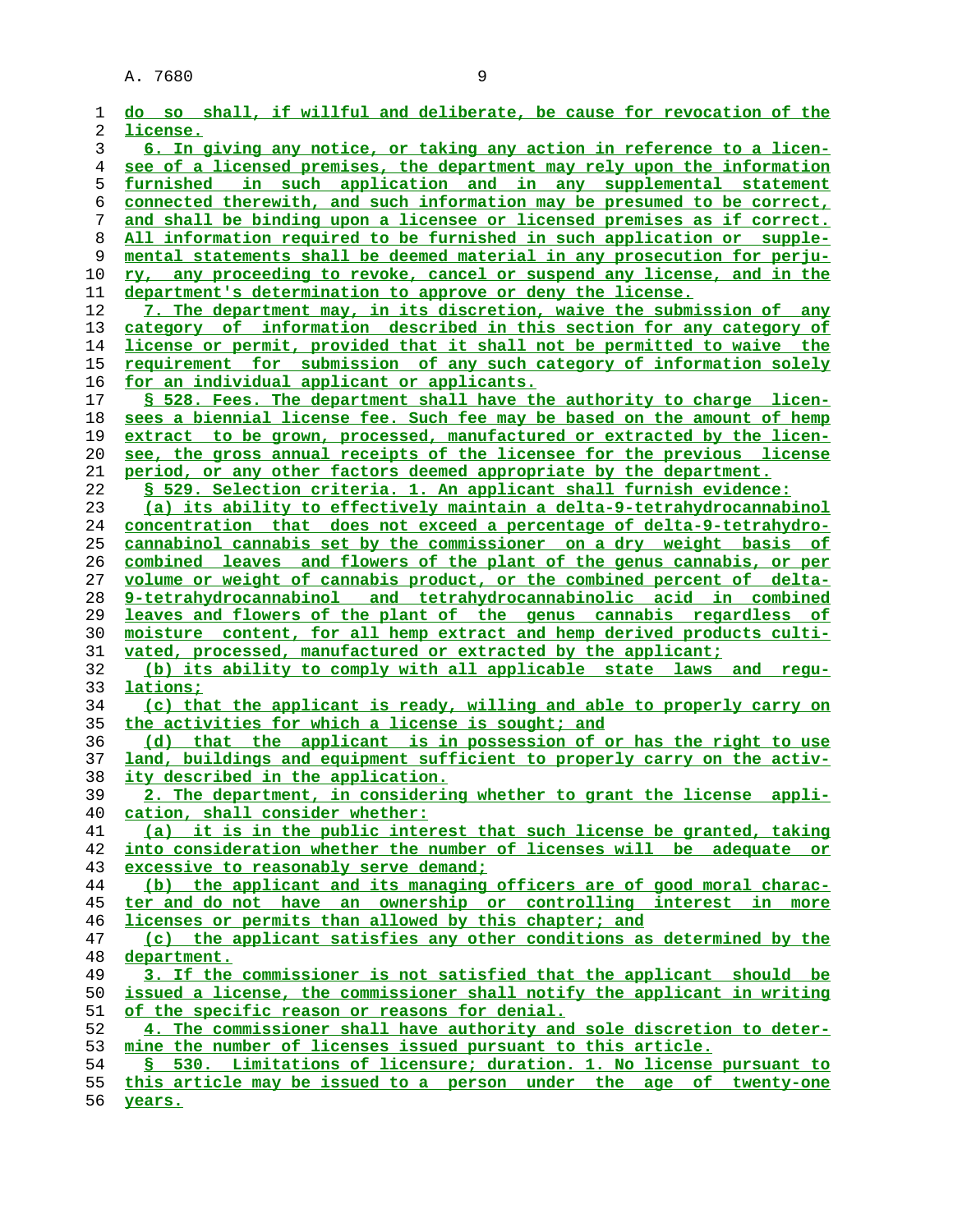| 1              | 2. The department shall have the authority to limit, by canopy, plant                                                                         |
|----------------|-----------------------------------------------------------------------------------------------------------------------------------------------|
| 2              | count or other means, the amount of hemp extract allowed to be culti-                                                                         |
| 3              | vated, processed, extracted or sold by a licensee.                                                                                            |
| $\overline{4}$ | 3. All licenses under this article shall expire two years after the                                                                           |
| 5              | date of issue and be subject to any rules or limitations prescribed by                                                                        |
| 6              | the commissioner in regulation.                                                                                                               |
| 7              | § 531. License renewal. 1. Each license, issued pursuant to this arti-                                                                        |
| 8              | cle, may be renewed upon application therefor by the licensee and the                                                                         |
| 9              | payment of the fee for such license as prescribed by this article.                                                                            |
| 10             | 2. In the case of applications for renewals, the department may                                                                               |
| 11             | dispense with the requirements of such statements as it deems unneces-                                                                        |
| 12             | sary in view of those contained in the application made for the original                                                                      |
| 13             | license, but in any event the submission of photographs of the licensed                                                                       |
| 14             |                                                                                                                                               |
|                | premises shall be dispensed with, provided the applicant for such                                                                             |
| 15             | renewal shall file a statement with the department to the effect that                                                                         |
| 16             | there has been no alteration of such premises since the original license                                                                      |
| 17             | was issued.                                                                                                                                   |
| 18             | The department may make such rules as may be necessary, not incon-<br>3.                                                                      |
| 19             | sistent with this chapter, regarding applications for renewals of                                                                             |
| 20             | licenses and permits and the time for making the same.                                                                                        |
| 21             | 4. The department shall provide an application for renewal of a                                                                               |
| 22             | license issued under this article not less than ninety days prior to the                                                                      |
| 23             | expiration of the current license.                                                                                                            |
| 24             | <u>5. The department may only issue a renewal license upon receipt of the</u>                                                                 |
| 25             | prescribed renewal application and renewal fee from a licensee if, in                                                                         |
| 26             | addition to the criteria in section five hundred twenty-seven of this                                                                         |
| 27             | article, the licensee's license is not under suspension and has not been                                                                      |
| 28             | revoked.                                                                                                                                      |
| 29             | 6. The department shall have the authority to charge applicants for                                                                           |
| 30             | <u>licensure under this article a non-refundable application fee. Such fee</u>                                                                |
| 31             | may be based on the type of licensure sought, cultivation and/or                                                                              |
| 32             | production volume, or any other factors deemed reasonable and appropri-                                                                       |
| 33             | ate by the department to achieve the policy and purpose of this chapter.                                                                      |
| 34             | \$ 532. Form of license. Licenses issued pursuant to this article shall                                                                       |
| 35             | specify:                                                                                                                                      |
| 36             | 1. the name and address of the licensee;                                                                                                      |
| 37             | 2. the activities permitted by the license;                                                                                                   |
| 38             | 3. the land, buildings and facilities that may be<br>used<br>for<br>the                                                                       |
| 39             | licensed activities of the licensee;                                                                                                          |
| 40             | 4. a unique license number issued by the department to the licensee;                                                                          |
| 41             | and                                                                                                                                           |
| 42             | 5. such other information as the commissioner shall deem necessary to                                                                         |
| 43             | assure compliance with this chapter.                                                                                                          |
| 44             | 533. Amendments to license and duty to update information submitted<br>S.                                                                     |
| 45             | for licensing. 1. Upon application of a licensee to the department, a                                                                         |
|                | license may be amended to allow the licensee to relocate within the                                                                           |
| 46             |                                                                                                                                               |
| 47             | state, to add or delete licensed activities or facilities, or to amend<br>the ownership or organizational structure of the entity that is the |
| 48             |                                                                                                                                               |
| 49             | licensee. The fee for such amendment shall be two hundred fifty dollars.                                                                      |
| 50             | 2. In the event that any of the information provided by the applicant                                                                         |
| 51             | changes either while the application is pending or after the license is                                                                       |
| 52             | granted, within ten days of any such change, the applicant or licensee                                                                        |
| 53             | shall submit to the department a verified statement setting forth the                                                                         |
| 54             | change in circumstances of facts set forth in the application. Failure                                                                        |
| 55             | to do so shall, if willful and deliberate, be cause for revocation of                                                                         |
| 56             | the license.                                                                                                                                  |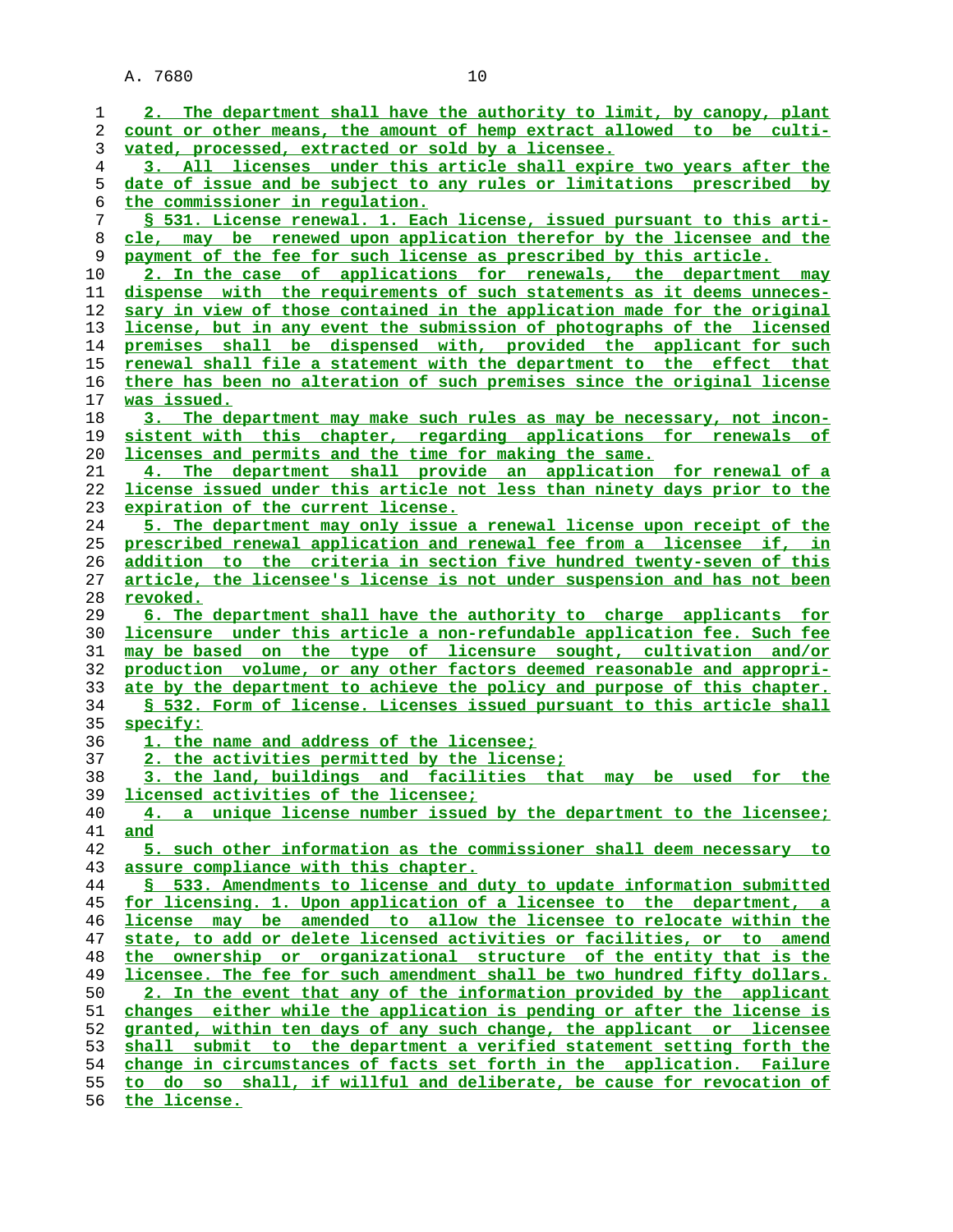| 1       | 3. A license shall become void by a change in ownership, substantial           |
|---------|--------------------------------------------------------------------------------|
| 2       | corporate change or location without prior written approval of the             |
| 3       | commissioner. The commissioner may promulgate regulations allowing for         |
| 4       | certain types of changes in ownership without the need for prior written       |
| 5       | approval.                                                                      |
| 6       | 4. For purposes of this section, "substantial corporate change" shall          |
| 7       | mean:                                                                          |
| $\,8\,$ | (a) for a corporation, a change of eighty percent or more of the offi-         |
| 9       | cers and/or directors, or a transfer of eighty percent or more of stock        |
| 10      | of such corporation, or an existing stockholder obtaining eighty percent       |
| 11      | or more of the stock of such corporation; and                                  |
| 12      | (b) for a limited liability company, a change of eighty percent or             |
| 13      | more of the managing members of the company, or a transfer of eighty           |
| 14      | percent or more of ownership interest in said company, or an existing          |
| 15      | member obtaining a cumulative of eighty percent or more of the ownership       |
| 16      | interest in said company.                                                      |
| 17      | § 534. Record keeping and tracking. 1. The commissioner shall, by              |
| 18      | regulation, require each licensee pursuant to this article to adopt and        |
| 19      | maintain security, tracking, record keeping, record retention and              |
| 20      | surveillance systems, relating to all hemp extract at every stage of           |
| 21      | acquiring, possession, manufacture, transport, sale, or delivery, or           |
| 22      | distribution by the licensee, subject to requlations of the commission-        |
| 23      | er.                                                                            |
| 24      | 2. Every licensee shall keep and maintain upon the licensed premises,          |
| 25      | adequate books and records of all transactions involving the licensee          |
| 26      | and sale of its products, which shall include all information required         |
| 27      | by rules promulgated by the department.                                        |
| 28      | 3. Each sale shall be recorded separately on a numbered invoice, which         |
| 29      | shall have printed thereon the number, the name of the licensee, the           |
| 30      | address of the licensed premises, and the current license number.              |
| 31      | 4. Such books, records and invoices shall be kept for a period of five         |
| 32      | years and shall be available for inspection by any authorized represen-        |
| 33      | tative of the department.                                                      |
| 34      | 535. Inspections and ongoing requirements. All licensees shall be<br>s         |
| 35      | subject to reasonable inspection by the department, and a person who           |
| 36      | holds a license must make himself or herself, or an agent thereof,             |
| 37      | available and present for any inspection required by the department. The       |
| 38      | department shall make reasonable accommodations so that ordinary busi-         |
| 39      | ness is not interrupted and safety and security procedures are not             |
| 40      | compromised by the inspection.                                                 |
| 41      | § 536. Packaging and labeling of hemp extract. 1. The department is            |
| 42      | hereby authorized to promulgate rules and requlations governing the            |
| 43      | packaging and labeling of hemp extract products, sold or possessed for         |
| 44      | sale in New York state.                                                        |
| 45      | 2. Such regulations shall include, but not be limited to, requiring            |
| 46      | labels warning consumers of any potential impact on human health result-       |
| 47      | ing from the consumption of hemp extract products that shall be affixed        |
| 48      | to those products when sold, if such labels are deemed warranted by the        |
| 49      | department.                                                                    |
| 50      | 3. Such rules and regulations shall establish a OR code for labels and         |
|         |                                                                                |
| 51      | establish methods and procedures for determining, among other things,          |
| 52      | serving sizes for hemp extract products, active cannabinoid concen-            |
| 53      | tration per serving size, number of servings per container, and the            |
| 54      | growing region. Such regulations shall also require a nutritional fact         |
| 55      | panel that incorporates data regarding serving sizes and potency there-<br>of. |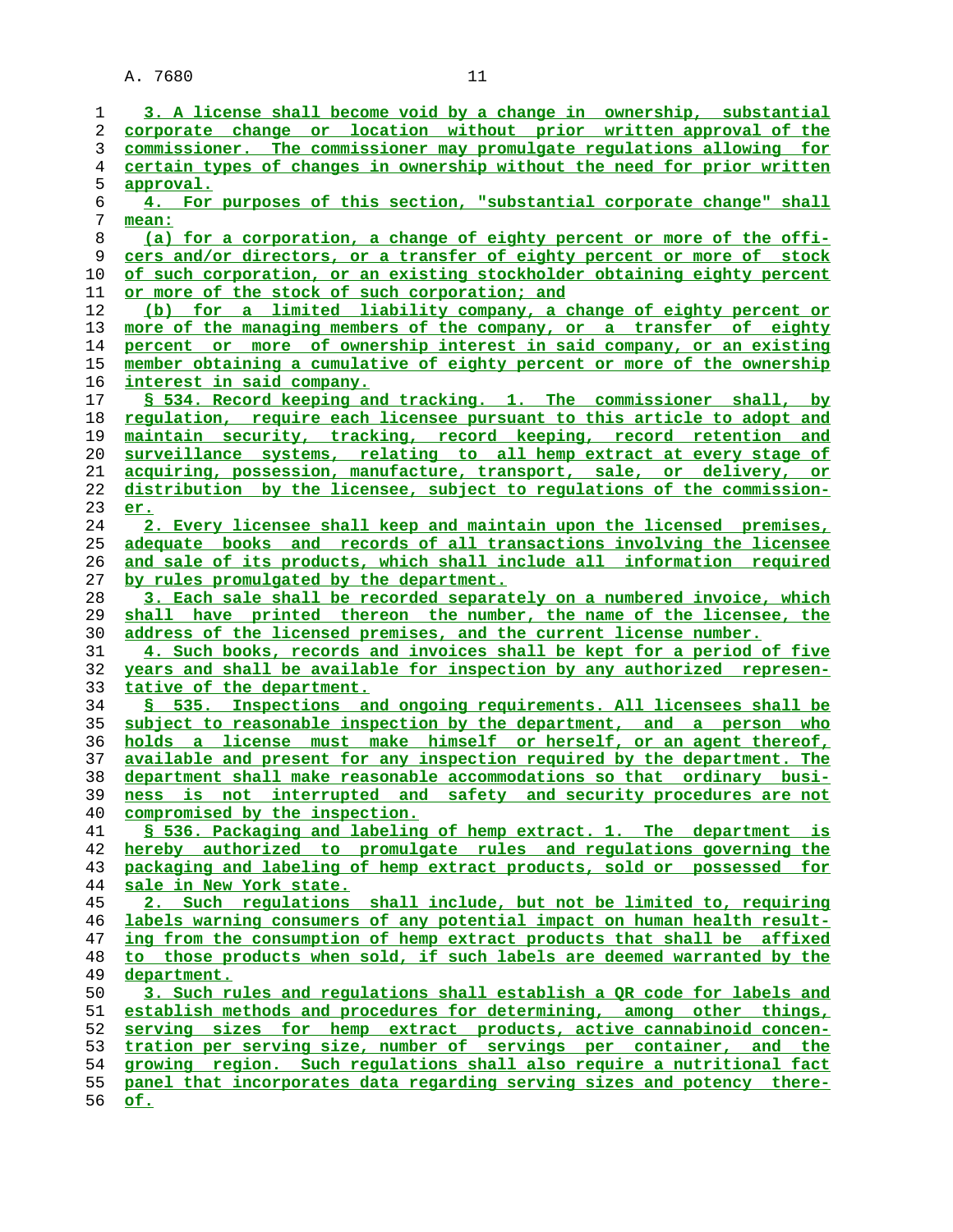| 1        | 4. The packaging, sale, or possession by any licensee of any hemp                                                  |
|----------|--------------------------------------------------------------------------------------------------------------------|
| 2        | product intended for human or animal consumption or use not labeled or                                             |
| 3        | offered in conformity with rules and regulations promulgated in accord-                                            |
| 4        | ance with this section shall be grounds for the imposition of a fine,                                              |
| 5        | and/or the suspension, revocation or cancellation of a license.                                                    |
| 6        | § 537. Provisions governing the growing, manufacturing and extracting                                              |
| 7        | of hemp extract. 1. No licensed cannabinoid grower, manufacturer or                                                |
| 8        | extractor shall sell, or agree to sell or deliver in the state any hemp                                            |
| 9        | extract products, as the case may be, except in sealed containers                                                  |
| 10       | containing quantities in accordance with size standards pursuant to                                                |
| 11       | rules adopted by the department. Such containers shall have affixed                                                |
| 12       | thereto such labels as may be required by the rules of the department.                                             |
| 13       | 2. Licensed cannabinoid growers shall only use pesticides that are                                                 |
| 14       | registered by the New York state department of environmental conserva-                                             |
| 15       | or that specifically meet the United States Environmental<br>tion                                                  |
| 16       | Protection Agency registration exemption criteria for minimum risk                                                 |
| 17       | pesticides, and only in compliance with regulations, standards and                                                 |
| 18       | guidelines issued by the department of environmental conservation.                                                 |
|          | 3. All hemp extract products shall be extracted and manufactured in                                                |
| 19       |                                                                                                                    |
| 20       | accordance with good manufacturing processes, pursuant to Part 111 or                                              |
| 21       | 117 of Title 21 of the Code of Federal Requlations as may be modified                                              |
| 22       | and decided upon by the commissioner in regulation.                                                                |
| 23       | 4. Within thirty days of the effective date of this article, the                                                   |
| 24       | department shall approve the manufacture, distribution, and sale of                                                |
| 25       | beverages containing no more than twenty milligrams of cannabidiol per                                             |
| 26       | twelve ounce beverage. The hemp extract used in such beverages shall be                                            |
| 27       | grown, extracted and manufactured in the state of New York. The depart-                                            |
|          |                                                                                                                    |
| 28       | ment shall issue guidance on the label, warning, and advertising for                                               |
| 29       | such beverages.                                                                                                    |
| 30       | S 538. Laboratory testing. 1. Every cannabinoid manufacturer and                                                   |
| 31       | cannabinoid extractor shall contract with an independent laboratory to                                             |
| 32       | test the hemp extract products produced by the licensed manufacturer or                                            |
| 33       | extractor. The commissioner, in consultation with the commissioner of                                              |
| 34       | health, shall approve the laboratory and require that the laboratory                                               |
| 35       | report testing results in a manner determined by the commissioner. The                                             |
| 36       | commissioner is authorized to issue requlations requiring the laboratory                                           |
| 37       | to perform certain tests and services.                                                                             |
| 38       | 2. Cannabinoid manufacturers and cannabinoid extractors shall make                                                 |
| 39       | laboratory test reports available to persons holding a cannabinoid                                                 |
| 40       | permit pursuant to section five hundred forty-two of this article for                                              |
| 41       | all cannabis products manufactured by the licensee.                                                                |
| 42       | 3. On-site laboratory testing by licensees is permissible; however,                                                |
| 43       | such testing shall not be certified by the department and does not                                                 |
| 44       | exempt the licensee from the requirements of quality assurance testing                                             |
| 45       | at a testing laboratory pursuant to this section.                                                                  |
| 46       | § 539. Advertising. The department shall promulgate rules and requ-                                                |
| 47       | lations governing the advertising of hemp extract and any other related                                            |
| 48       | products or services as determined by the commissioner.                                                            |
| 49       | \$ 540. Research. 1. The department shall promote research and develop-                                            |
| 50       | ment through public-private partnerships to bring new hemp extract and                                             |
| 51       | industrial hemp derived products to market within the state.                                                       |
| 52       | 2. The commissioner may develop and carry out research programs relat-                                             |
| 53<br>54 | ing to industrial hemp and hemp extract.<br>\$ 541. Requlations. The commissioner shall make requlations to imple- |

**ment this article.**